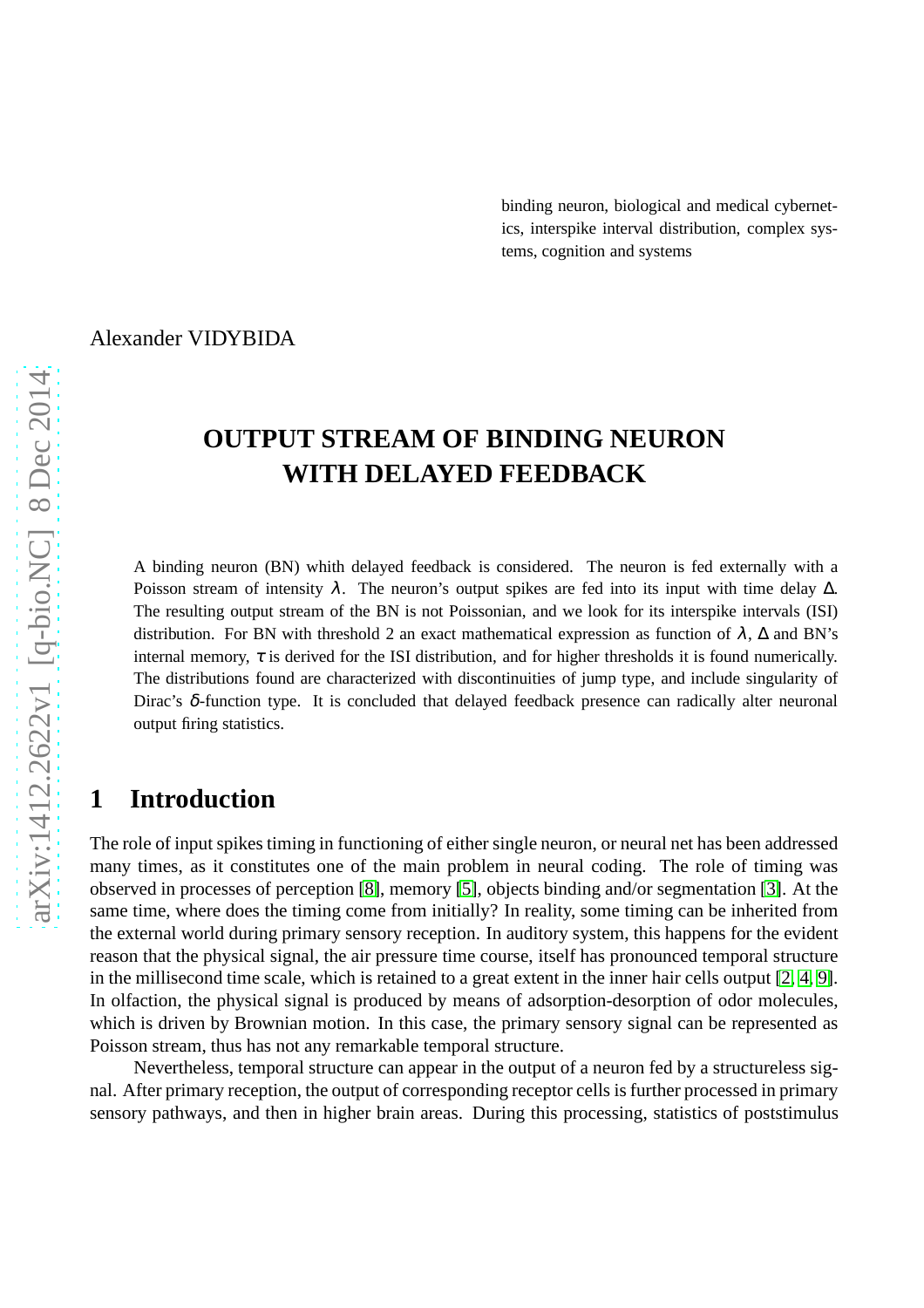spiking activity undergoes substantial transformations (see, e.g. [\[4\]](#page-9-4)). After these transformations, the eventual activity is far away from the initial one. This process is closely related to the information condensation [\[6\]](#page-9-6).

We now put a question: What kind of physical mechanisms might underlie these transformations? It seems that, among others, the following features are responsible for spiking statistics of a neuron in a network: (i) several input spikes are necessary for a neuron from a higher brain area to fire an output spike (see, e.g. [\[1\]](#page-9-7)); (ii) a neural net has numerous interconnections, which bring about feedback and reverberating dynamics in the net. Due to (i) a neuron must integrate over a time interval in order to gather enough input impulses to fire. As a result, in contrast to Poisson stream, the shortest ISIs between output spikes will no longer be the most probable. This was observed long ago [\[10\]](#page-9-8) in numerical experiments with leaky integrate-and-fire (LIF) neuronal model and confirmed recently in exact mathematical derivation for binding neuron [\[14\]](#page-9-9). Due to reverberation, an individual neuron's output impulses can have some delayed influence on the input of that same neuron. This can be the source of positive feedback which results in establishing of dynamics partially independent of the stimulating input (compare with [\[6\]](#page-9-6)), and which governs neuronal spiking statistics.

In this paper, we consider a simplest possibility to test influence of (i), (ii), above on neuronal firing statistics. As neuronal model we take the binding neuron (BN) one. Exact mathematical expression is derived for output ISI distribution as a function of input Poisson stream intensity,  $\lambda$ , BN's internal memory,  $\tau$ , delay value in the feedback line,  $\Delta$ , when BN has threshold 2. For higher thresholds the distributions are calculated numerically, by means of Monte Carlo algorithm. The distributions found are characterized with discontinuities of jump type, and include singularity of Dirac δ-function type. It is concluded that delayed feedback presence can radically alter neuronal output firing statistics.



<span id="page-1-0"></span>Figure 1: Binding neuron with feedback (see [\[13\]](#page-9-10) for deatils).  $\tau$  is similar to the "tolerance interval" discussed in [\[7,](#page-9-11) p. 42]. Multiple input lines with Poisson streams are joined into a single one here.

### **2 Methods**

For analytical calculations we consider threshold value  $N_0 = 2$ .

### **2.1 BN without feedback**

The binding neuron model [\[13\]](#page-9-10) is inspired by numerical simulation of Hodgkin-Huxley-type point neuron [\[12\]](#page-9-12), as well as by the leaky integrate-and-fire (LIF) model [\[10\]](#page-9-8). In the binding neuron, the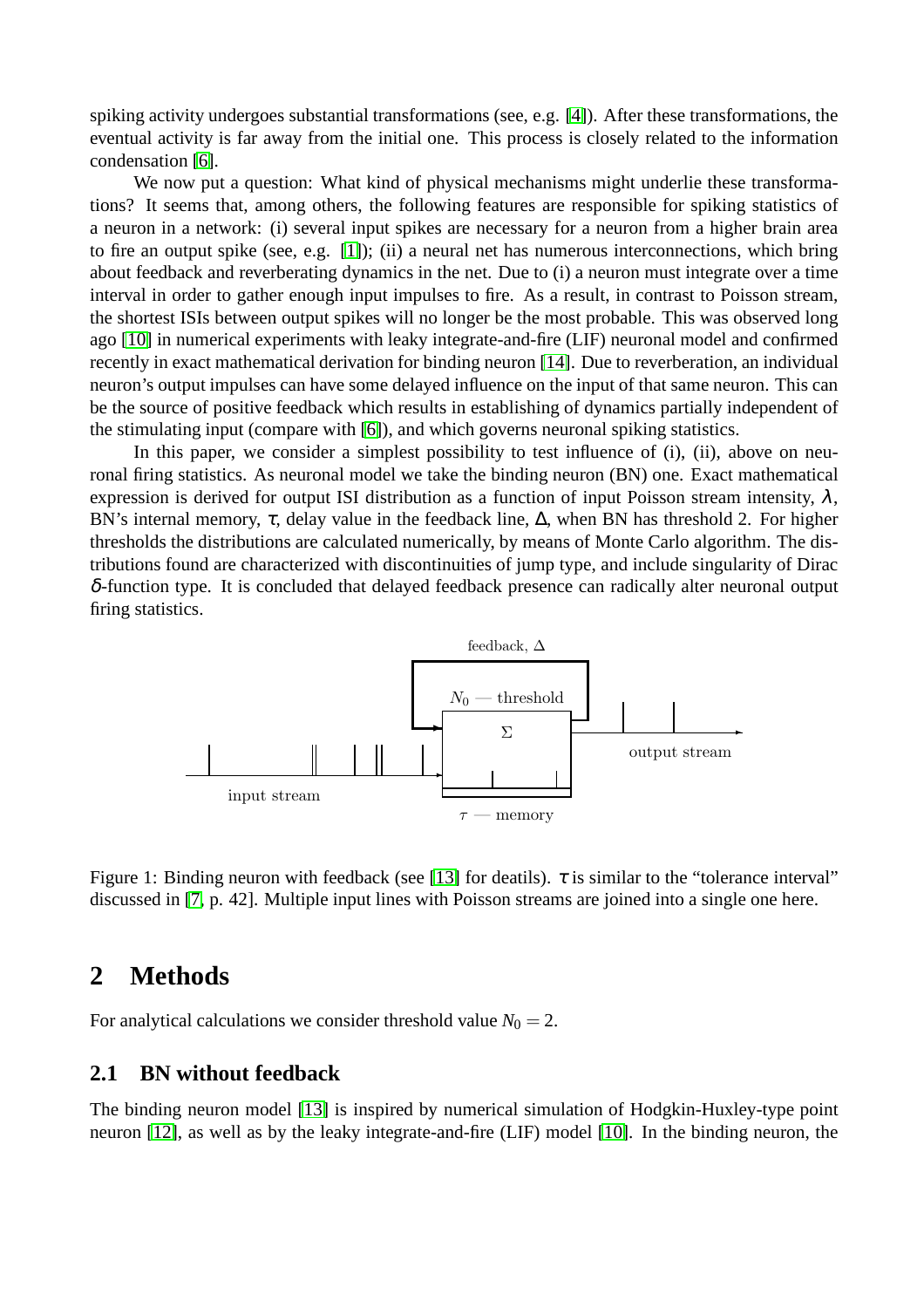trace of an input is remembered for a fixed period of time after which it disappears completely. This is in the contrast with the above two models, where the postsynaptic potentials decay exponentially and can be forgotten only after triggering. The finiteness of memory in the binding neuron allows one to construct fast recurrent networks for computer modeling as well as obtain exact mathematical conclusions concerning firing statistics of BN. Recently, [\[14\]](#page-9-9), the finiteness is utilized for exact mathematical description of the output stochastic process if the binding neuron is driven with the Poisson input stream.

The BN works as follows (see Fig. [1](#page-1-0) with the delay line removed). Each input impuls is stored in the BN for a fixed period of time,  $\tau$ , and then is forgotten. When the number of stored impulses,  $Σ$ , becames equal or bigger then the BN's threshold,  $N_0$ , the BN fires output spike, clears its internal memory, and is ready to receive fresh inputs. Normally, any neuron has a number of input lines. If input stream in each line is Poisson, all lines can be joined into a single one, like in Fig. [1,](#page-1-0) with intensity,  $\lambda$ , equal to sum of intensities in the individual lines.

Recently [\[14\]](#page-9-9), the output statistics was calculated for this model with  $N_0 = 2$ . In this work we will need the following exact expressions from [\[14\]](#page-9-9). ISI distribution probability density function,  $P^0(t)$ , where *t* denotes the output ISI duration,

$$
m\tau \le t \le (m+1)\tau \quad \Rightarrow \quad P^0(t) dt = e^{-\lambda t} \frac{\lambda^{(m+1)}(t - m\tau)^{(m+1)}}{(m+1)!} \lambda dt +
$$

$$
+ e^{-\lambda t} \sum_{1 \le k \le m} \frac{\lambda^k}{k!} \left( (t - (k-1)\tau)^k - (t - k\tau)^k \right) \lambda dt, \quad m = 0, 1, ..., \quad (1)
$$

and the first moments,  $W_1$  of the distribution [\(1\)](#page-2-0),

<span id="page-2-1"></span><span id="page-2-0"></span>
$$
W_1 \equiv \int_0^\infty t P^0(t) dt = \frac{1}{\lambda} \left( 2 + \frac{1}{e^{\lambda \tau} - 1} \right),\tag{2}
$$

#### **2.2 Fixed feedback line**

Any output impuls of BN with feedback line (BNF) may be produced either with impulse from the line involved, or not. We assume that, just after firing and sending output impulse, the line is never empty. This assumption is selfevident for output imulses produced without impulse from the line, or if the impulse from the line was involved, but entered empty neuron. In the letter case, the second (triggering) impulse comes from the Poisson stream, neuron fires and output impuls goes out as well as enters the empty line. On the other hand, if impulse from the line triggers BN, which already keeps one impulse from the input stream, it may be questionable if the output impulse is able to enter the line, which was just filled with the impulse. We expect it does. This means biologically that we ignore the refraction time - a short period necessary for a nervous fibre to recover from conducting previous spike before it is able to serve for the next one. Thus, at the beginning of any output ISI, the line keeps impulse with time to live *s*, where  $s \in ]0; \Delta]$ .

It is clear, that variability of the input Poisson stream should be combined with the variability in *s* value in order to calculate the output stream properties, like ISI probability density  $P^{\Delta}(t)$ . In this subsection, we define an auxiliary probability density,  $P_s^{\Delta}(t)$ , in which the *s* is put fixed at the beginning of any output ISI. Thus, instead of considering a stationary firing process in which both firing moments and *s* are determined by the input Poisson process, we consider a process in which, after each firing, the line keeps impulse with time to live equal  $s \in ]0; \Delta]$ .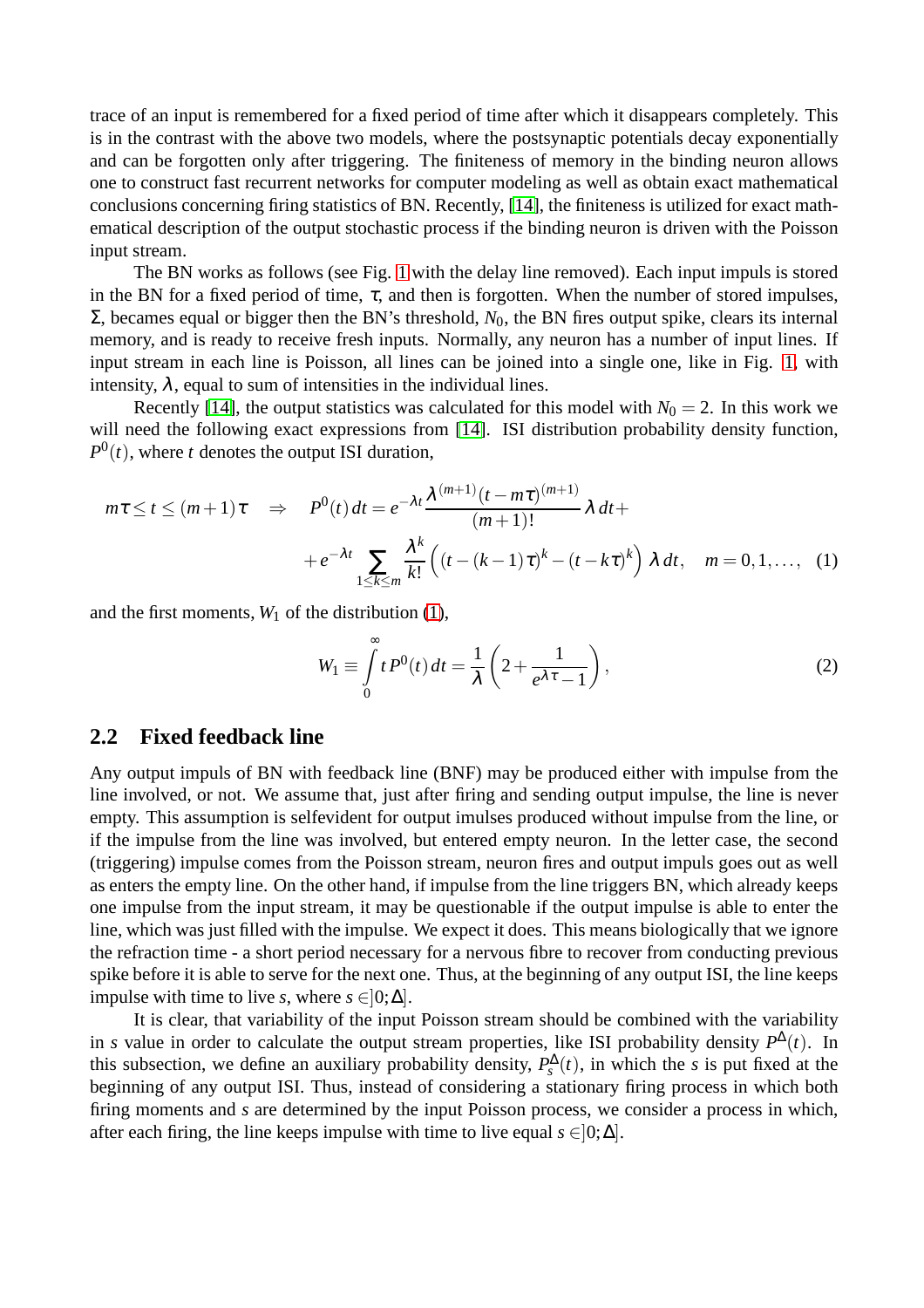$$
\begin{array}{ccccc}\nC1 & C2 & C3 & C4 & t \\
\hline\n0 & & s & & t\n\end{array}
$$

<span id="page-3-0"></span>Figure 2: Domains of *t* used for calculating  $P_s^{\Delta}(t)$ .

In order to derive  $P_s^{\Delta}(t)$  it is suitable to separate possible values *t* of ISI duration into several groupes as shown in Fig. [2.](#page-3-0)

In case C1,  $t < s$ . Here output impulse must be triggered without the line impulse involved. Therefore, distributions for such ISI values is the same as for BN without feedback:

<span id="page-3-1"></span>
$$
P_s^{\Delta}(t) = P^0(t), \quad t < s. \tag{3}
$$

Consider case C2. The probability to obtain ISI exactly equal to *s* is not infinitesimally small. This event is equivalent to the event  $A_{S_1}(s)$  that BN starts empty at moment 0 and appears without triggerings in state  $S_1$  (keeps impulse) at moment *s*. In order to obtain the probability  $P\{A_{S_1}(s)\}$ , let us take into account that  $P^0(s) ds$  can be obtained as the product of  $P\{A_{S_1}(s)\}\$  and the probability to get input impulse in infinitisemal interval  $ds$ , which is  $\lambda ds$ . Therefore,

<span id="page-3-2"></span>
$$
P\{A_{\mathcal{S}_1}(s)\} = \frac{P^0(s)}{\lambda},\tag{4}
$$

which together with Eq. [\(1\)](#page-2-0) gives the  $\delta$ -function's mass in the expression for  $P_s^{\Delta}(t)$  at point  $t = s$ .

In order to keep expressions shorter, let us assume that  $\Delta < \tau$ , and calculate ISI distribution for the case C3, above. Due to the assumption made, the probability to obtain ISI value  $s < t \leq s + \tau$  is just equal to the probability that first input impuls comes at required moment *t*. Therefore,

<span id="page-3-3"></span>
$$
P_s^{\Delta}(t) = e^{-\lambda t} \lambda, \quad s < t \le s + \tau. \tag{5}
$$

Consider case C4,  $t \geq s + \tau$ . It is realised if three independent events occure in series: (i)  $A_{S_0}(s)$ ; (ii) interval  $]s; s+\tau[$  is free from input impulses; (iii) BN without feedback starts from state S<sub>0</sub> at moment  $s + \tau$  and is firstly triggered at moment *t*. These events are independent since their realizations are defined by behavior of Poisson input stream on intervals, which are mutually disjoint. Due to the assumption made, the probability to have both (i) and (ii) is the same as to have in the Poisson input stream an ISI longer then  $s + \tau$ , and (iii) has the probability  $P^0(t - s - \tau) dt$ . Thus,

<span id="page-3-4"></span>
$$
P_s^{\Delta}(t) = e^{-\lambda(\tau+s)} P^0(t-s-\tau) \quad t \geq s+\tau. \tag{6}
$$

Equations [\(3\)](#page-3-1), [\(4\)](#page-3-2), [\(5\)](#page-3-3), [\(6\)](#page-3-4) can be written together as sum of singular and regular parts:

<span id="page-3-7"></span>
$$
P_s^{\Delta}(t) = P_s^{\Delta r}(t) + P_s^{\Delta s}(t),\tag{7}
$$

where

<span id="page-3-6"></span>
$$
P_s^{\Delta s}(t) = e^{-\lambda s} \lambda s \, \delta(t - s),
$$
  
\n
$$
e^{-\lambda t} t \lambda^2, \quad t \in ]0; s], \quad (\ast \ast)
$$

<span id="page-3-5"></span>
$$
P_s^{\Delta r}(t) = \begin{cases} e^{-\lambda t}, & t \in ]s; s + \tau], & (*) \\ \lambda e^{-\lambda t}, & t \in ]s; s + \tau], & (*) \\ e^{-\lambda(\tau+s)} P^0(t - s - \tau), & s + \tau \le t \end{cases}
$$
 (9)

where assumption  $\Delta < \tau$  is taken into account.

 $\sqrt{ }$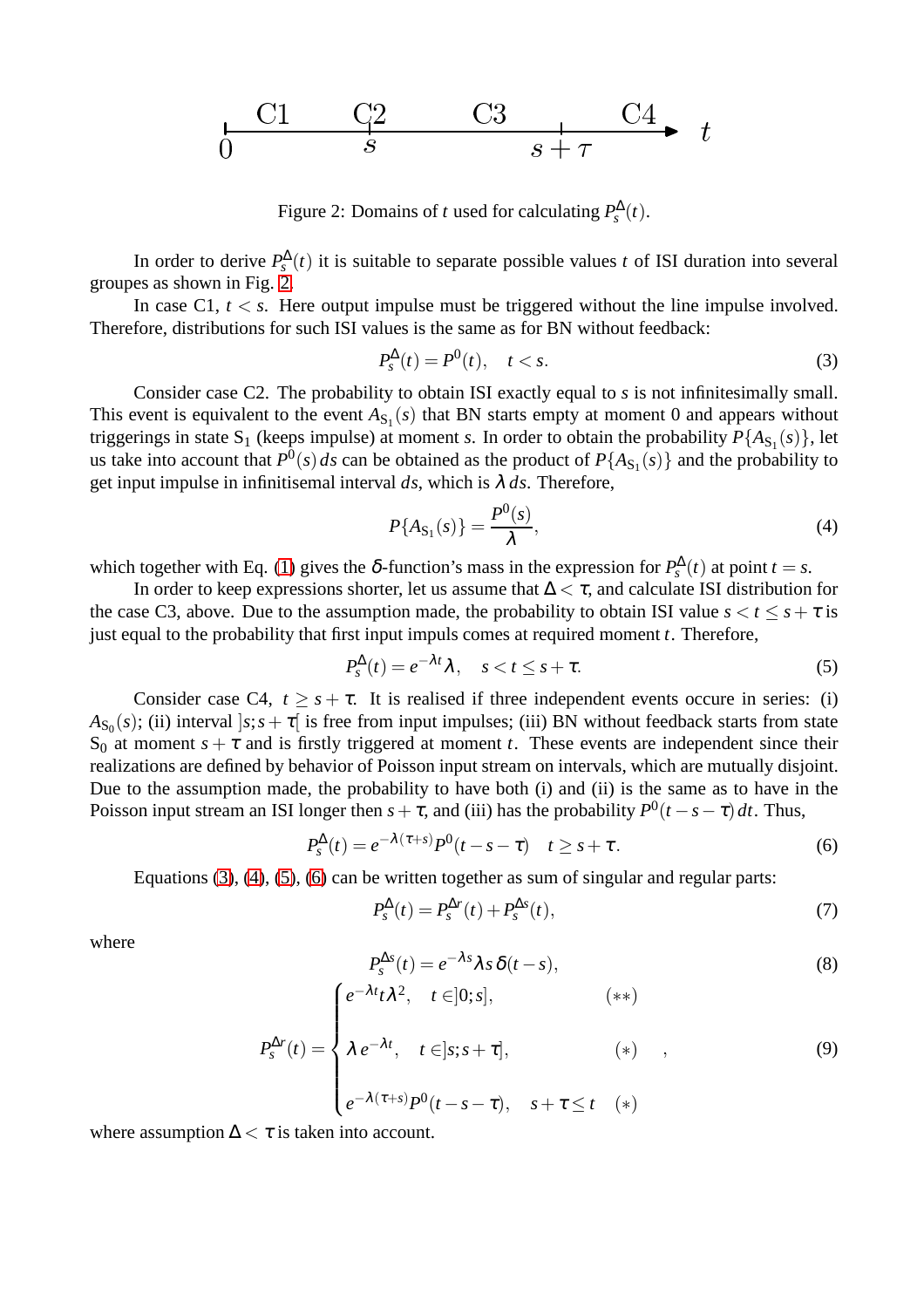#### **2.3 Derivation outline**

When initial data is forgotten, the firing process of BN with delayed feedback becomes stationary. This brings about a stationary distribution,  $f(s)$ , for time to live,  $s \in ]0;\Delta]$ , of an impuls in the feedback line at the moment of beginning of any output ISI. Having exact expression for  $f(s)$ , one could calculate required output ISI distribution as follows:

<span id="page-4-2"></span>
$$
P^{\Delta}(t) = \int_{0}^{\Delta} P_s^{\Delta}(t) f(s) ds.
$$
 (10)

In order to find  $f(s)$ , consider the transition probabilities  $P(s \mid s')$ ,  $s, s' \in ]0; \Delta]$ , which give probability that at the begining of some output ISI, the line has impulse with time to live *s*, provided that at the beginning of the previous ISI it had impulse with time to live  $s'$ .  $P(s | s')$  can be found based on known expression for  $P_s^{\Delta}(t)$ .  $f(s)$  is then found as normed to 1 solution to the following equation:

<span id="page-4-1"></span>
$$
\int_{0}^{\Delta} P(s \mid s') f(s') ds' = f(s).
$$
\n(11)

### **3 Main calculation**

#### **3.1 Transition probabilities**

From the meaning of  $P_s^{\Delta}(t)$  it follows that Eq. [\(9\)](#page-3-5)(\*\*) allows to calculate  $P(s \mid s')$  for  $s < s'$ :

$$
P(s | s') = e^{-\lambda(s'-s)} \lambda^2(s'-s), \quad s < s' \in ]0; \Delta].
$$
 (12)

Eqs. [\(8\)](#page-3-6) and [\(9\)](#page-3-5)(∗) describe situation when one ISI starts with impuls in the feedback line, which has time to live equal *s*, and the next ISI starts with impuls in the line, which has time to live equal  $\Delta$ . Thus,  $P(s \mid s')$  has singularity of  $\delta$ -function type at  $s = \Delta$ . For calculating its mass, one should take [\(8\)](#page-3-6), [\(9\)](#page-3-5)(∗) with *s* replaced with *s* ′ and calculate integral over admittable values of *t*:

$$
e^{-\lambda s'}\lambda s' + \int\limits_{s'}^{s'+\tau} e^{-\lambda t} \lambda dt + \int\limits_{s'+\tau}^{\infty} e^{-\lambda(\tau+s')} P^{0}(t-s'-\tau) dt = \lambda s' e^{-\lambda s'} + e^{-\lambda s'}.
$$

Here we use  $\int_0^\infty$ 0  $P^{0}(t) dt = 1$ . Thus,  $P(s | s')$  is the sum of two functions

<span id="page-4-0"></span>
$$
P(s \mid s') = P_1(s, s') + P_2(s, s'),\tag{13}
$$

,

where

$$
P_1(s,s') = \begin{cases} e^{-\lambda(s'-s)} \lambda^2(s'-s) & s < s' \in ]0;\Delta] \\ 0 & s \ge s' \end{cases}
$$
\n
$$
P_2(s,s') = \delta(s-\Delta) \left( \lambda s' e^{-\lambda s'} + e^{-\lambda s'} \right).
$$

The transition probability  $P(s | s')$  is normed:  $\int$ ∆ 0  $P(s | s') ds = 1.$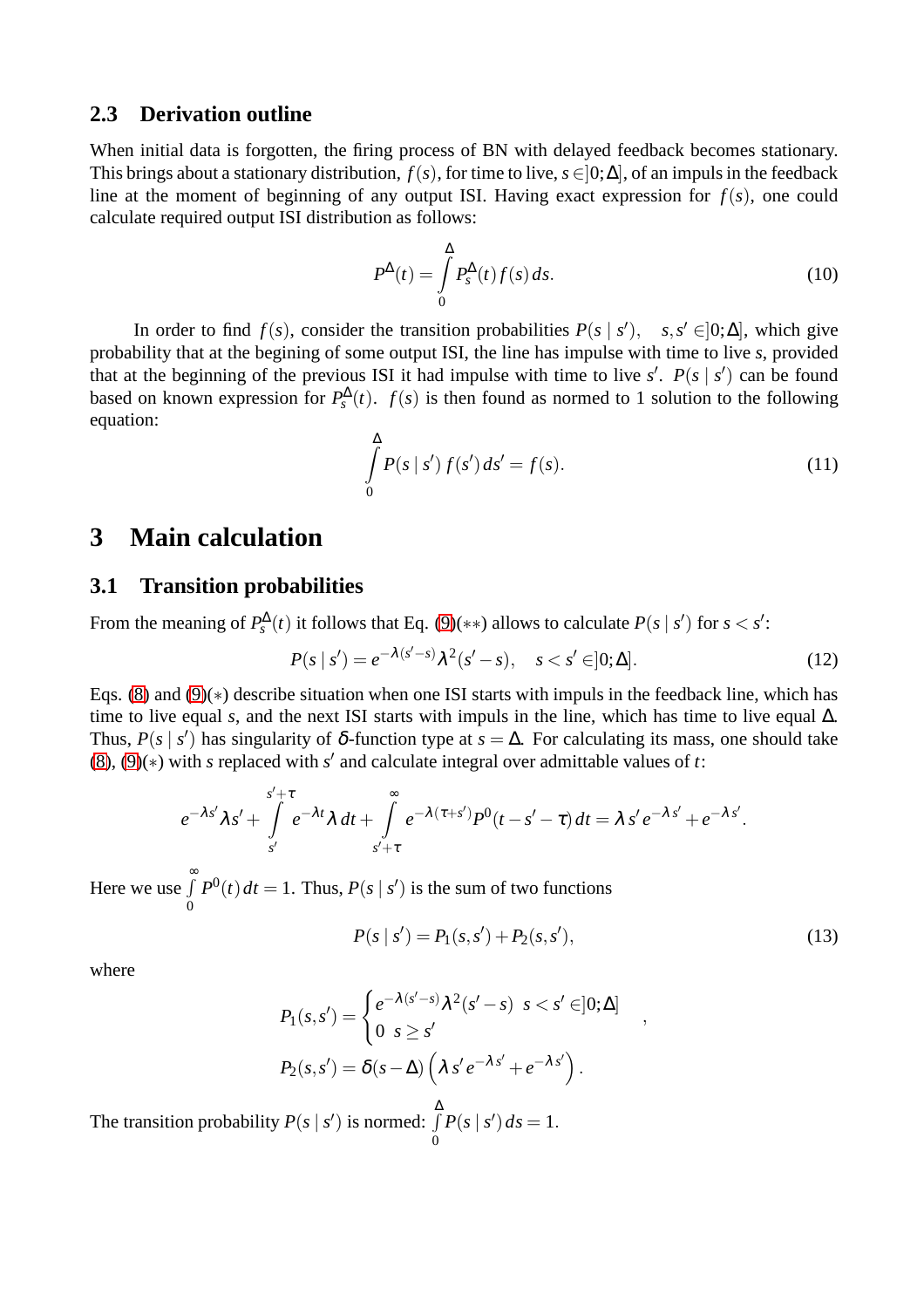$$
\begin{array}{ccc}\n & A & B & C & D \\
\hline\n0 & \Delta & \tau & \Delta + \tau & \end{array}
$$

<span id="page-5-4"></span>Figure 3: Domains of *t* used for calculating integral in [\(17\)](#page-5-0).

#### **3.2 Delays distribution**

Here we found probability density distribution  $f(s)$ . For this purpose let us represent  $f(s)$  as

<span id="page-5-1"></span>
$$
f(s) = a\,\delta(s-\Delta) + g(s) = a\,\delta(s-\Delta) + e^{\lambda s}\varphi(s),\tag{14}
$$

where  $a$  — is a dimensionless constant, and  $g(s), \phi(s)$  — are ordinary functions. After substituting [\(13\)](#page-4-0) and [\(14\)](#page-5-1) into Eq. [\(11\)](#page-4-1), and separating terms without  $\delta$ -function, one obtains

$$
ae^{-\lambda\Delta}\lambda^{2}(\Delta-s)+\lambda^{2}\int_{s}^{\Delta}(s'-s)\varphi(s')ds'=\varphi(s).
$$

This equation can be easily solved with respect to  $\varphi(s)$ , which delivers  $g(s)$  as

<span id="page-5-2"></span>
$$
g(s) = \frac{a\lambda}{2} \left( 1 - e^{-2\lambda(\Delta - s)} \right). \tag{15}
$$

Now take into account that  $f(s)$  must be normed:  $a + f$ ∆ 0  $g(s) ds = 1$ , which gives for *a*:

<span id="page-5-3"></span>
$$
a = \frac{4e^{2\lambda\Delta}}{(2\lambda\Delta + 3)e^{2\lambda\Delta} + 1}.
$$
\n(16)

#### **3.3 ISIs distribution**

For calculating  $P^{\Delta}(t)$  substitute [\(7\)](#page-3-7), [\(8\)](#page-3-6), [\(9\)](#page-3-5) and [\(14\)](#page-5-1), [\(15\)](#page-5-2), [\(16\)](#page-5-3) into Eq. [\(10\)](#page-4-2). This gives

<span id="page-5-0"></span>
$$
P^{\Delta}(t) = e^{-\lambda t} \lambda t (a\delta(t-\Delta) + g(t)) + aP^{\Delta r}_{\Delta}(t) + \int_{0}^{\Delta} P^{\Delta r}_{s}(t) g(s) ds.
$$
 (17)

Further transformation of [\(17\)](#page-5-0) depends on the *t* value. Basic domais of *t* are shown in Fig. [3.](#page-5-4)

Consider case A. Here integration domain should be splitted into two with point  $s = t$ . This gives

$$
P^{\Delta}(t) = e^{-\lambda t} \lambda t g(t) + a \lambda^{2} t e^{-\lambda t} + \int_{0}^{t} \lambda e^{-\lambda t} g(s) ds + \int_{t}^{\Delta} \lambda^{2} t e^{-\lambda t} g(s) ds,
$$

which after transformations becomes

<span id="page-5-5"></span>
$$
P^{\Delta}(t) = \frac{e^{-\lambda t} \left( (2\lambda \Delta + 7)\lambda t e^{2\lambda \Delta} + 1 - (\lambda t + 1)e^{2\lambda t} - 2\lambda^2 t^2 e^{2\lambda \Delta} \right) \lambda}{(2\lambda \Delta + 3) e^{2\lambda \Delta} + 1}, \quad t < \Delta.
$$
 (18)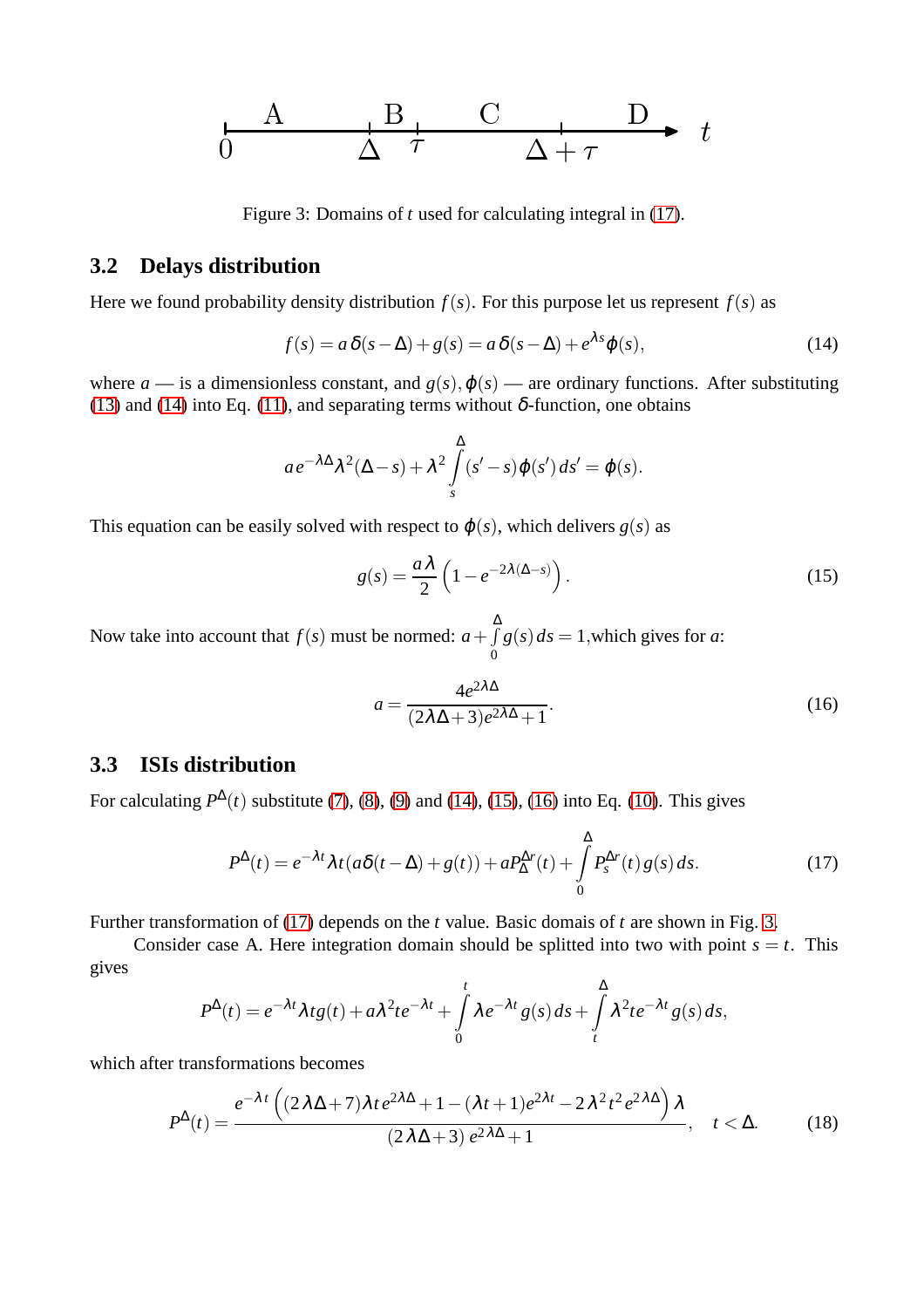At *t* =  $\Delta$ , ISI distribution  $P^{\Delta}(t)$  has  $\delta$ -function type singularity:

<span id="page-6-1"></span>
$$
P^{\Delta}(t) = \frac{4\lambda \Delta e^{\lambda \Delta}}{(2\Delta\lambda + 3) e^{2\lambda \Delta} + 1} \delta(t - \Delta), \quad t \in ]\Delta - \varepsilon; \Delta + \varepsilon[.
$$
 (19)

Consider case B. Here integration in [\(17\)](#page-5-0) can be performed over the entire domain  $]0; \Delta[$  uniformly, which gives

<span id="page-6-2"></span>
$$
P^{\Delta}(t) = e^{-\lambda t} \lambda \int_{0}^{\Delta} f(s) ds = e^{-\lambda t} \lambda, \quad \Delta < t < \tau.
$$
 (20)

Consider case C. Here integration domain should be splitted into two with point  $s = t - \tau$ , and Eq. [\(17\)](#page-5-0) turns into the following:

$$
P^{\Delta}(t) = \int\limits_{0}^{t-\tau} e^{-\lambda(\tau+s)} P^{0}(t-s-\tau)g(s) ds + e^{-\lambda t} \lambda \int\limits_{t-\tau}^{\Delta} g(s) ds + a e^{-\lambda t} \lambda.
$$

Here in the first integral  $(t - s - \tau) \in [0; t - \tau] \subset [0; \Delta] \subset [0; \tau]$ . This allows to identify from Eq. [\(1\)](#page-2-0) exact expression for  $P^0(t - s - \tau)$ , which is  $e^{-\lambda(t - s - \tau)}\lambda^2(t - s - \tau)$ :

$$
P^{\Delta}(t) = \int_{0}^{t-\tau} e^{-\lambda t} \lambda^{2} (t-s-\tau) g(s) ds + e^{-\lambda t} \lambda \int_{t-\tau}^{\Delta} g(s) ds + a e^{-\lambda t} \lambda.
$$

After transformations, one obtains

<span id="page-6-3"></span>
$$
P^{\Delta}(t) = \frac{(K_0 + K_1t + K_2t^2 + e^{2\lambda(t-\tau)})\lambda e^{-\lambda t}}{e^{2\lambda\Delta}(4\lambda\Delta + 6) + 2}, \quad \tau < t < \Delta + \tau,
$$
 (21)

where

$$
K_0 = (2\lambda^2 \tau^2 + 4\lambda \tau + 4\lambda \Delta + 6) e^{2\lambda \Delta} - 2\lambda \tau + 1,
$$
  
\n
$$
K_1 = (2 - 4e^{2\lambda \Delta}(1 + \lambda \tau))\lambda, \quad K_2 = 2\lambda^2 e^{2\lambda \Delta}.
$$

Consider case D. Here Eq. [\(17\)](#page-5-0) turns into the following:

$$
P^{\Delta}(t) = \int_{0}^{\Delta} e^{-\lambda(\tau+s)} P^{0}(t-s-\tau)g(s) ds + a e^{-\lambda(\tau+\Delta)} P^{0}(t-\Delta-\tau).
$$

Let us introduce a new variable of integration,  $u = t - s - \tau$ :

<span id="page-6-0"></span>
$$
P^{\Delta}(t) = \int\limits_{t-\Delta-\tau}^{t-\tau} e^{-\lambda(t-u)} P^0(u) g(t-\tau-u) du + a e^{-\lambda(\tau+\Delta)} P^0(t-\Delta-\tau), \tag{22}
$$

From this expression we see, that for calculating the integral one needs to use Eq. [\(1\)](#page-2-0) either with single, or with two consecutive values of *m*. Namely, if for some *m*:  $m\tau \le t - \Delta - \tau \le t - \tau \le (m+1)\tau$ , then one should substitute term from [\(1\)](#page-2-0), corresponding to that *m* instead of  $P^0(u)$  in the [\(22\)](#page-6-0). In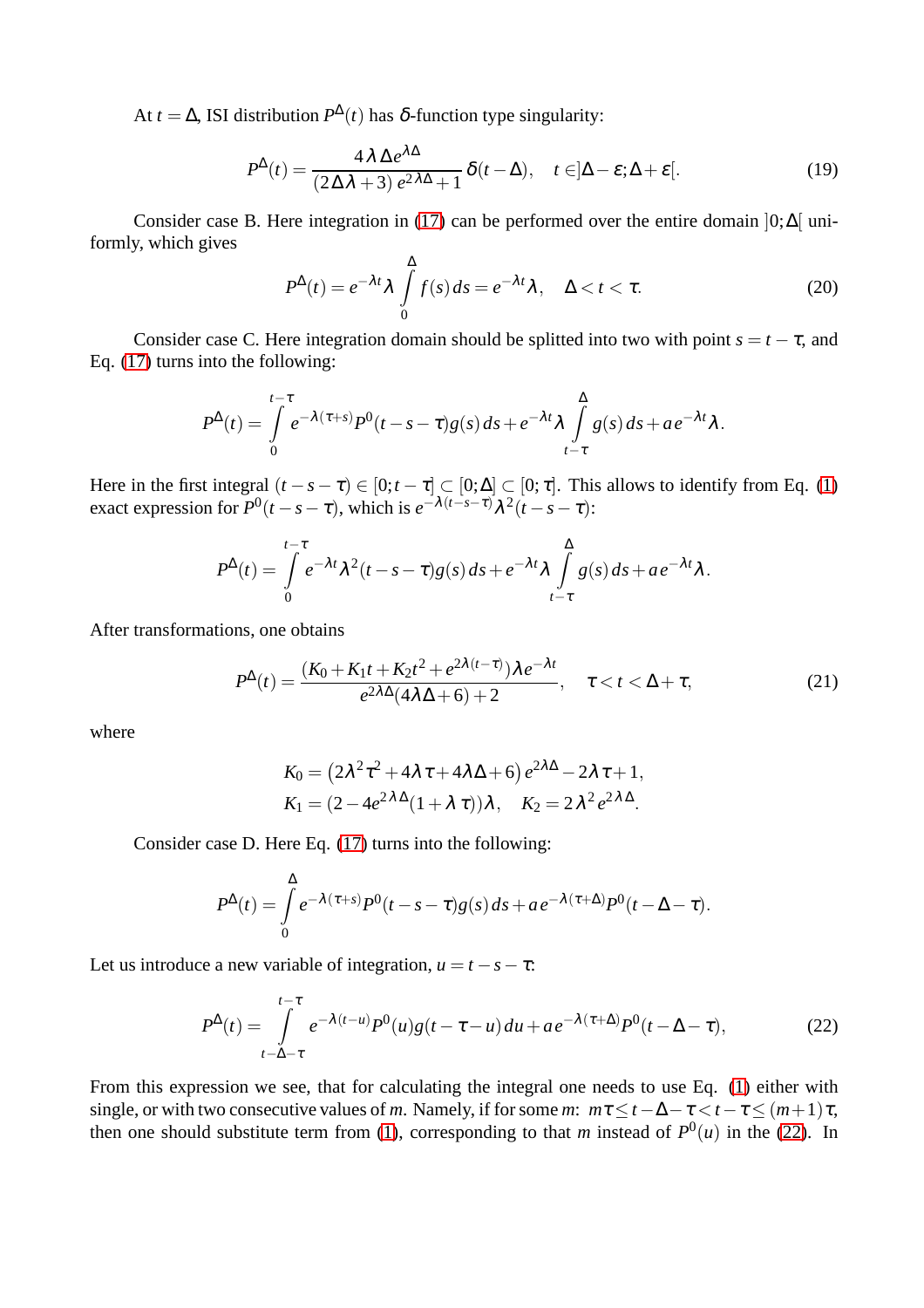

<span id="page-7-1"></span>Figure 4: Example of ISI probability density function, calculated in accordance with Eqs. [\(18\)](#page-5-5),[\(19\)](#page-6-1),[\(20\)](#page-6-2),[\(21\)](#page-6-3),[\(23\)](#page-7-0), left panel, and numerically, by means of Monte Carlo method, right panel. For both panels:  $\tau = 10$  ms,  $\Delta = 8$  ms,  $\lambda = 10$  s<sup>-1</sup>. In the left panel,  $N_0 = 2$ , in the right,  $N_0 = 4$ . Curve found numerically for  $N_0 = 2$  fits perfectly with one shown in the left panel. In the numerical experiment 360000000 spikes were produced.

the opposite situation, there exist such *m*, that  $m\tau < t - \Delta - \tau < (m+1)\tau < t - \tau$ . In this case, domain of integration in the Eq. [\(22\)](#page-6-0) should be split with point  $(m+1)\tau$ , and as  $P^0(u)$  one should substitute term from [\(1\)](#page-2-0), corresponding either to *m*, or to  $m + 1$ . Thus, when  $t \in [\Delta + \tau, \infty]$ , then all possible situations are parameterized with the above mentioned number *m* in such a way that if  $t \in [\Delta + (m+1)\tau; (m+2)\tau]$ , then use term from [\(1\)](#page-2-0) with that *m*, and if  $t \in [(m+2)\tau; \Delta + (m+2)\tau]$ , then split integration domain and use terms with both  $m$ , and  $m+1$ .

For example, if  $t \in [\Delta + \tau; 2\tau]$ , then  $m = 0$  and [\(22\)](#page-6-0) turns into

$$
P^{\Delta}(t) = \int_{t-\Delta-\tau}^{t-\tau} e^{-\lambda(t-u)} e^{-\lambda u} \lambda^2 u g(t-\tau-u) du + a e^{-\lambda t} \lambda^2 (t-\Delta-\tau),
$$

which gives after transformations

<span id="page-7-0"></span>
$$
P^{\Delta}(t) = \lambda^2 (t - \tau) e^{-\lambda t} + \frac{1 - (2\Delta^2 \lambda^2 + 6\Delta \lambda + 1) e^{2\lambda \Delta}}{e^{2\lambda \Delta} (4\lambda \Delta + 6) + 2} \lambda e^{-\lambda t}, \quad t \in [\Delta + \tau; 2\tau].
$$
 (23)

Graph of  $P^{\Delta}(t)$  is shown in Fig. [4.](#page-7-1)

#### **3.4 Output intensity**

Let us found mean output ISI,  $W^{\Delta}$ . Output intensity is inversed  $W^{\Delta}$ . The  $W^{\Delta}$  is defined as

$$
W^{\Delta} = \int_{0}^{\infty} t P^{\Delta}(t) dt.
$$

Use here Eq. [\(10\)](#page-4-2):

$$
W^{\Delta} = \int_{0}^{\infty} t dt \int_{0}^{\Delta} P_s^d(t) f(s) ds = \int_{0}^{\Delta} ds f(s) \int_{0}^{\infty} t P_s^d(t) dt.
$$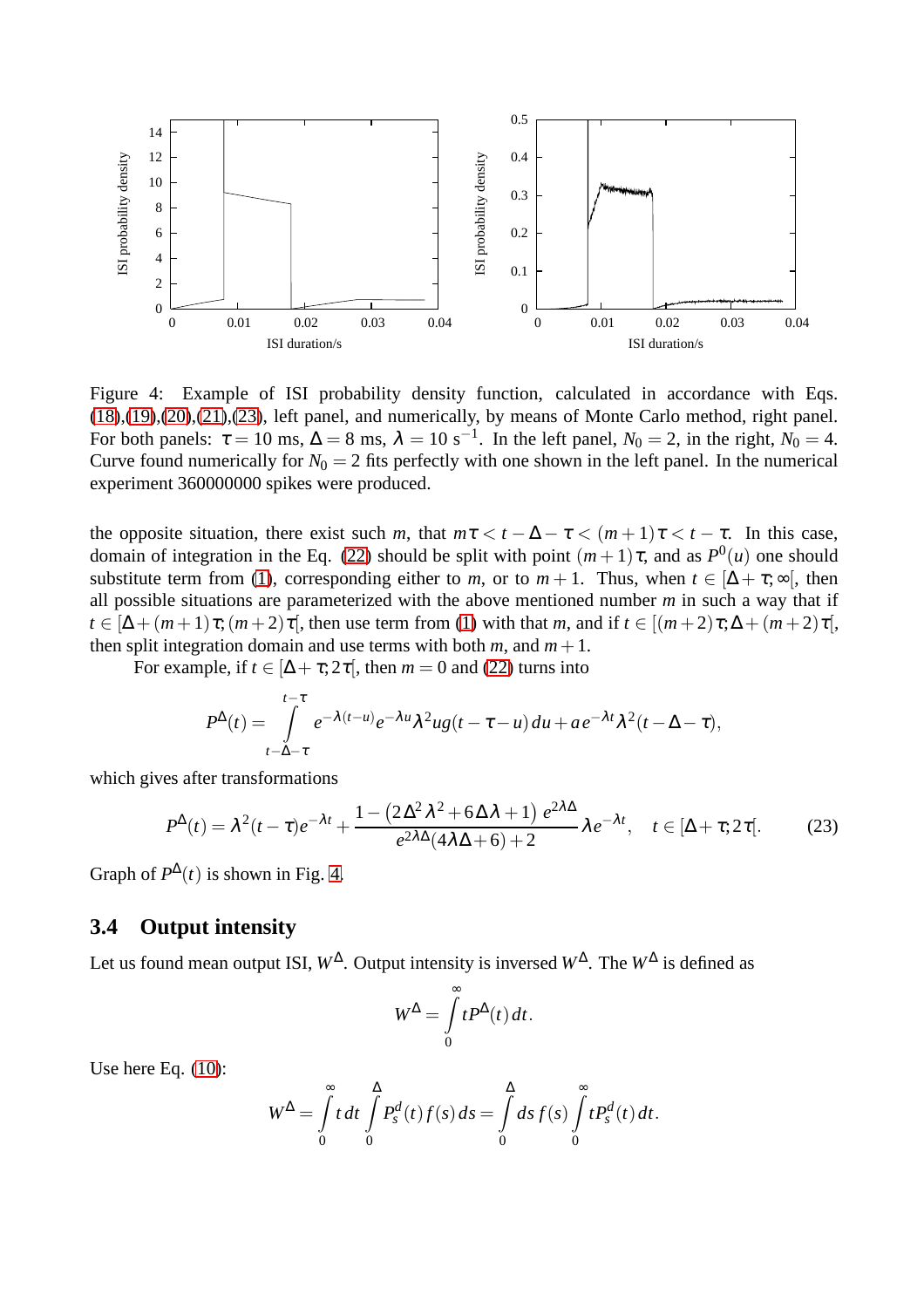Use here representation [\(8\)](#page-3-6), [\(9\)](#page-3-5) and Eq. [\(2\)](#page-2-1):

$$
W^{\Delta} = \int_{0}^{\Delta} ds f(s) \left( \int_{0}^{s} t^{2} e^{-\lambda t} \lambda^{2} dt + e^{-\lambda s} \lambda s^{2} + \int_{s}^{s+\tau} t \lambda e^{-\lambda t} dt \right) +
$$
  
+ 
$$
\int_{0}^{\Delta} ds f(s) e^{-\lambda(\tau+s)} \int_{s+\tau}^{\infty} t P^{0}(t-s-\tau) dt =
$$
  
= 
$$
\int_{0}^{\Delta} ds f(s) \frac{2 - (1+\lambda s)e^{-\lambda s} - (1+\lambda \tau+\lambda s)e^{-\lambda(\tau+s)}}{\lambda} +
$$
  
+ 
$$
\int_{0}^{\Delta} ds f(s) e^{-\lambda(\tau+s)} \left( s + \tau + \frac{1}{\lambda} \left( 2 + \frac{1}{e^{\lambda \tau} - 1} \right) \right).
$$

Use here [\(14\)](#page-5-1), [\(15\)](#page-5-2), [\(16\)](#page-5-3), which gives after transformations:

$$
W^{\Delta} = \frac{2\left(\left(2\lambda\Delta + e^{-2\lambda\Delta} + 1\right) - 2\lambda\Delta e^{-\lambda\tau}\right)}{\lambda\left(2\lambda\Delta + e^{-2\lambda\Delta} + 3\right)\left(1 - e^{-\lambda\tau}\right)}.
$$
\n(24)

The output intensity is then  $\lambda_o^{\Delta} = 1/W^{\Delta}$ . At large input rates the following relation takes place

<span id="page-8-0"></span>
$$
\lim_{\lambda \to \infty} \left( \lambda_o^{\Delta} - \frac{\lambda}{2} \right) = \frac{1}{2\Delta}.
$$
\n(25)

### **4 Numerical simulation**

In order to check correctness of obtained analytical expressions, as well as to obtain an impression how ISI distribution looks like for higher thresholds, a C++ program was developed, which directly modells functioning of BN with delayed feedback. The Poisson input streams were generated by transformation of uniformly distributed sequences of random numbers (see, e.g. Eq. (12.14) in [\[11\]](#page-9-13)). The ISI probability density is found by counting output ISI of different durations and normalization. In the program, distribution of time to live of impulse in the feedback line was calculated as well. Numerically obtained curves fit perfectly with the analytical expressions for  $P^{\Delta}(t)$  given in Eqs. [\(18\)](#page-5-5),[\(19\)](#page-6-1),[\(20\)](#page-6-2),[\(21\)](#page-6-3),[\(23\)](#page-7-0), and for *f*(*s*) given in Eqs. [\(14\)](#page-5-1), [\(15\)](#page-5-2), [\(16\)](#page-5-3).

### **5 Conclusions and discussion**

We calculatet here ISI probability density functions for binding neuron with delayed feedback. For BN with threshold 2 ISI distribution is found analytically and numerically, and for threshold 4 numerically. The function obtained have remarkable peculiarities which suggests what could happen with spiking statistics of individual neurons in elaborated network with delayed connections. For threshold 2 we also found the output intensity as a function of the input one. The limiting relation [\(25\)](#page-8-0) can be understood as follows. At moderate stimulation some input spikes are lost without influencing output due to high probability of long input ISI. At high intensity every two consecutive input